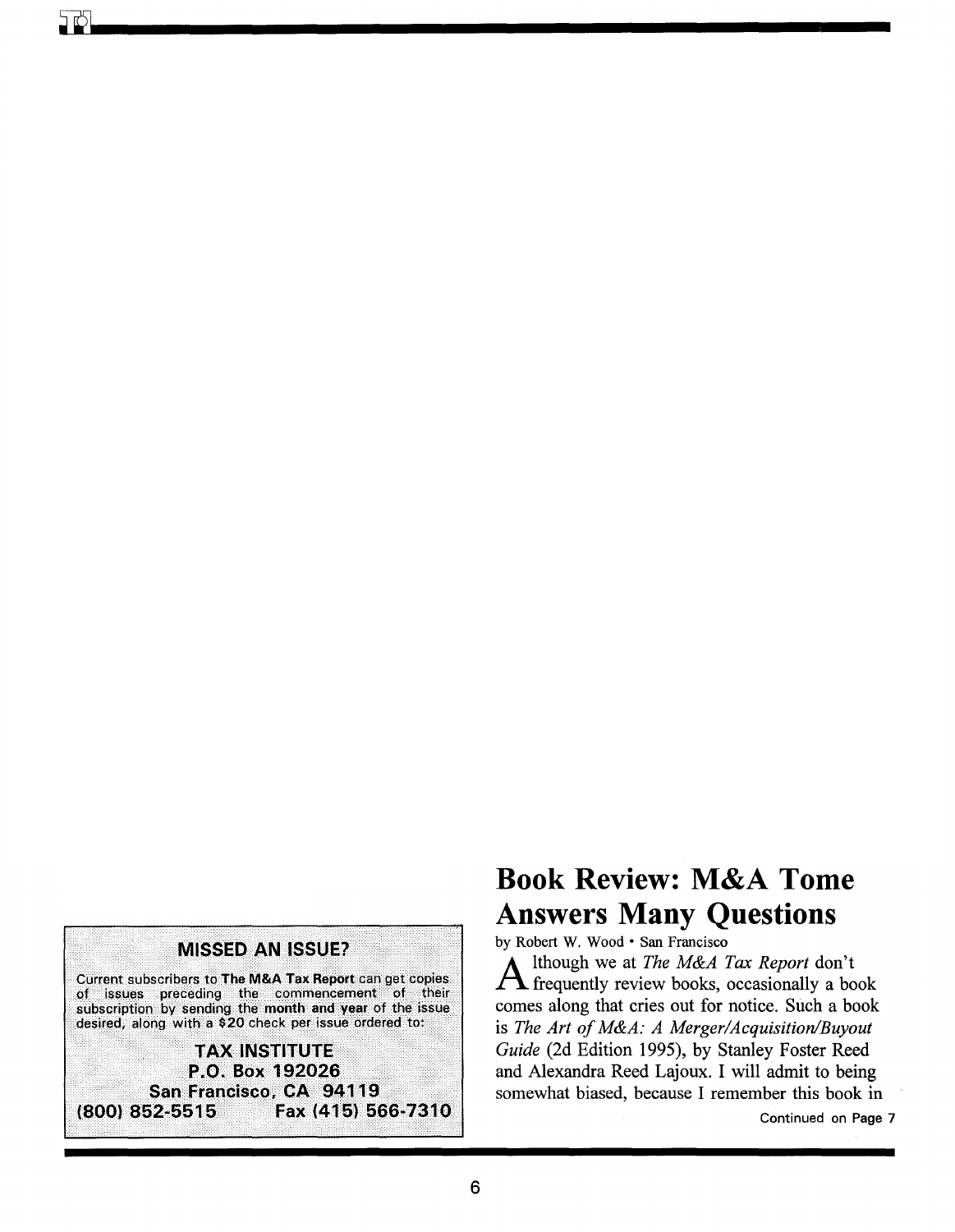### **BOOK REVIEW** Continued from Page 6

its first edition (in fact, still have a copy). The first edition was published in 1989, and was by Stanley Foster Reed and Lane and Edson, the now defunct law firm. The second edition is updated, but to my mind has the same basic benefits of the first edition.

Tax professionals should certainly not think this is a book devoted to their own peculiar tendencies. In fact, it virtually covers the waterfront of M&A topics, addressing such fundamentals as:

- planning and finding an appropriate acquisition;
- valuation and pricing issues; financings and refinancings;
- tax and accounting considerations; due diligence procedures;
- pension, labor and compensation issues;
- how to negotiate letters of intent and acquisition agreements;
- the closing process; special issues where public companies are involved;
- workouts, bankruptcies, liquidations and more.

The sheer bulk of the book is impressive. It fills 849 pages, and is thus not meant to be slipped into an executive's ultra-thin attache. Its sheer scope is a strength, as is its down-to-earth style.

### **Wide Audience**

Although the book might appear on its face to be a bit daunting to the mom and pop business selling out, the style is such that the book would find a ready audience with lawyers, investment bankers, business people and investors. Indeed, persons with special experience in one particular area (tax, for example) might not find important revelations in the discussion of that topic in the book, but they would doubtless find many other topics addressed that they had only dimly understood (or had never even thought about) in many of the other chapters.

What I find to be the most helpful feature of the book, though, is its question and answer format. Perhaps I have read too many Treasury Department regulatory releases in Q&A format, but I've always thought this to be an effective and, from my own myopic perspective, even entertaining manner of communicating information. Much of *The Art of* 

### Save Two Ways **With Multiple Copies of** THE M&A TAX REPORT

ONE: Save a whopping 50% on multiple copies sent<br>to the same address. Your colleagues can have their own copy of The M&A Tax Report every month for only \$137.50 for a whole year!

TWO: Save 25% on multiple copies sent to *different* offices of the same firm or company.

## Call (800) 852-5515 to order! Fax (415) 566-7310

*M&A* is prepared in this question and answer format. The questions are printed in boldface and the answers range from several sentences to many paragraphs. Between the chapter organization and the index, one is readily led into areas of concern, with the Q&A format raising issues and suggesting answers. Since at least some of the topics might be seen by non-M&A aficionados as dry, I find the format makes for interesting and insightful reading.

The book answers questions such as:

- What antitrust considerations should acquisition planners consider?
- What are some of the emerging legal issues to be concerned about in a due diligence investigation-ones that a buyer might never think of but that could hurt the company later?
- What sorts of federal restrictions apply to foreign ownership of U.S. businesses?
- What problems are posed by an acquisition requiring the division of a defined contribution plan?
- How much time does a buyer have to complete the accounting under the purchase method?
- What is the bulk sales law and what effect does it have on asset transactions?
- Are subordination provisions generally the same for all junior loans?
- What bank expenses are borrowers generally required to pay?
- Under Rule lOb-5, must a tippee have a fiduciary relationship with the tipper?